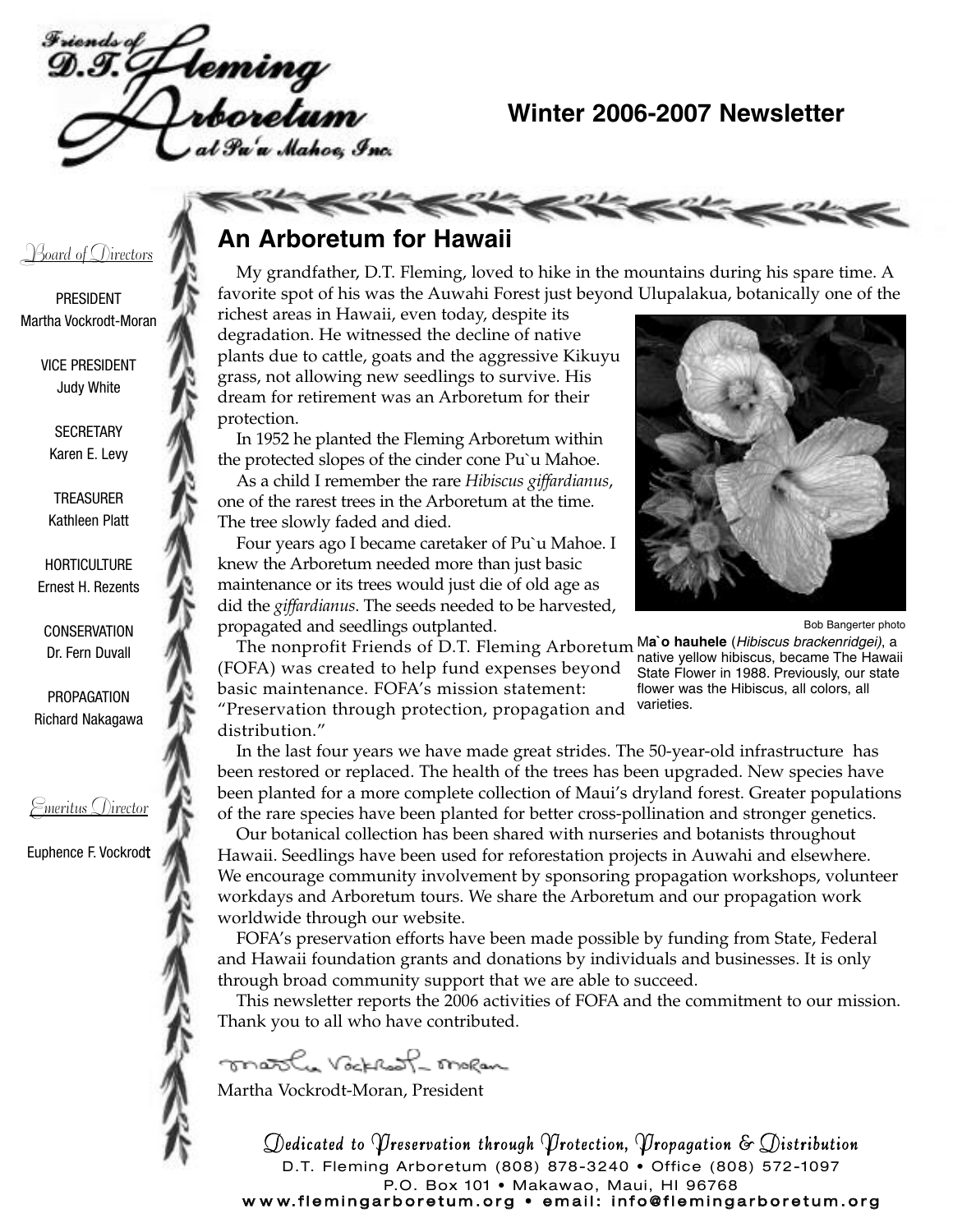

Fleming Archives photo

Pineapple was harvested in canvas bags until 1946, when the field harvester with boom was developed. In the search for a viable commercial crop, pineapple proved to be the most promising. Fleming transformed the failing Honolua Ranch cattle and coffee operation into a thriving village and successful pineapple industry.

## **FOFA Board of Directors 2006**

**Martha Vockrodt-Moran.** Arboretum Manager. Profession in Landscape Maintenance and Fine Arts.

Judy White. Non-profit consultant and educator, currently involved in a new independent school in Kapolei.

**Karen Ella Levy**. Retired commercial property manager. Former president and co-founder of two non-profits in Seattle area.

**Kathleen Platt.** Retired emergency medical technician. Founder and past president of Women Helping Women. Currently works as an architectural draftsman.

**Ernest H. Rezents.** Agricultural Professor Emeritus of U of Hawaii/MCC. Now a registered consulting horticulturist and certified arborist.

**Richard Nakagawa.** Nursery manager at State of Hawaii's Forestry Nursery. Native Hawaiian Plant Society project leader and past president.

**Dr. Fern Duvall.** Wildlife Biologist, DLNR Division of Forestry and Wildlife, Maui. Responsibilities include invasive species of Maui Nui.

**Euphence Vockrodt.** Emeritus Director and former caretaker of the Arboretum. Daughter of founder, D.T. Fleming.



Fleming Archives photo

Hukilau (to fish with a seine), Honolua, Maui, early 1900s. Fleming started a commercial Hukilau business at Honolua Ranch investing in boats, nets and an icehouse. The operation ceased in 1955 when the Akule harvest declined below 500 lbs.

## **IN THIS ISSUE:**

| An Arboretum for Hawaii                           | Page 1   |  |  |  |  |
|---------------------------------------------------|----------|--|--|--|--|
| <b>Board of Directors &amp; Mission Statement</b> | Page 2   |  |  |  |  |
| <b>A Monumental Accomplishment</b>                | Page 3   |  |  |  |  |
| <b>Arboretum History</b>                          | Page 4   |  |  |  |  |
| <b>Foundation Support</b>                         | Page 5   |  |  |  |  |
| <b>Propagation Workshops 2006</b>                 | Page 6   |  |  |  |  |
| Projects Paid For by Individual Donations Page 7  |          |  |  |  |  |
| Donations & Gifts in Kind                         | Page 8-9 |  |  |  |  |
| In Honor of & Memorials                           | Page 9   |  |  |  |  |
| <b>Arboretum News 2006</b>                        | Page 10  |  |  |  |  |
| <b>Our Future</b>                                 | Page 11  |  |  |  |  |

Cover photo by Bob Bangerter • www.PhotoImagesMaui.com



Fleming Archives photo

A visit to the Lychee orchard in Honokahua Valley, planted 1939. During his years of work for Baldwin Packers Inc. (1911-1950), Fleming introduced new crops to diversify the agriculture "making Maui a better place to live." Today, Lychee is a favored fruit in Hawaii.

## **Mission Statement**

**The Friends of the D.T. Fleming Arboretum at Pu`u Mahoe, Inc. (FOFA) exists to sponsor, fund and assist in the protection and preservation of the Fleming Arboretum and its mission to preserve Hawaiian native plants through protection, propagation and distribution.**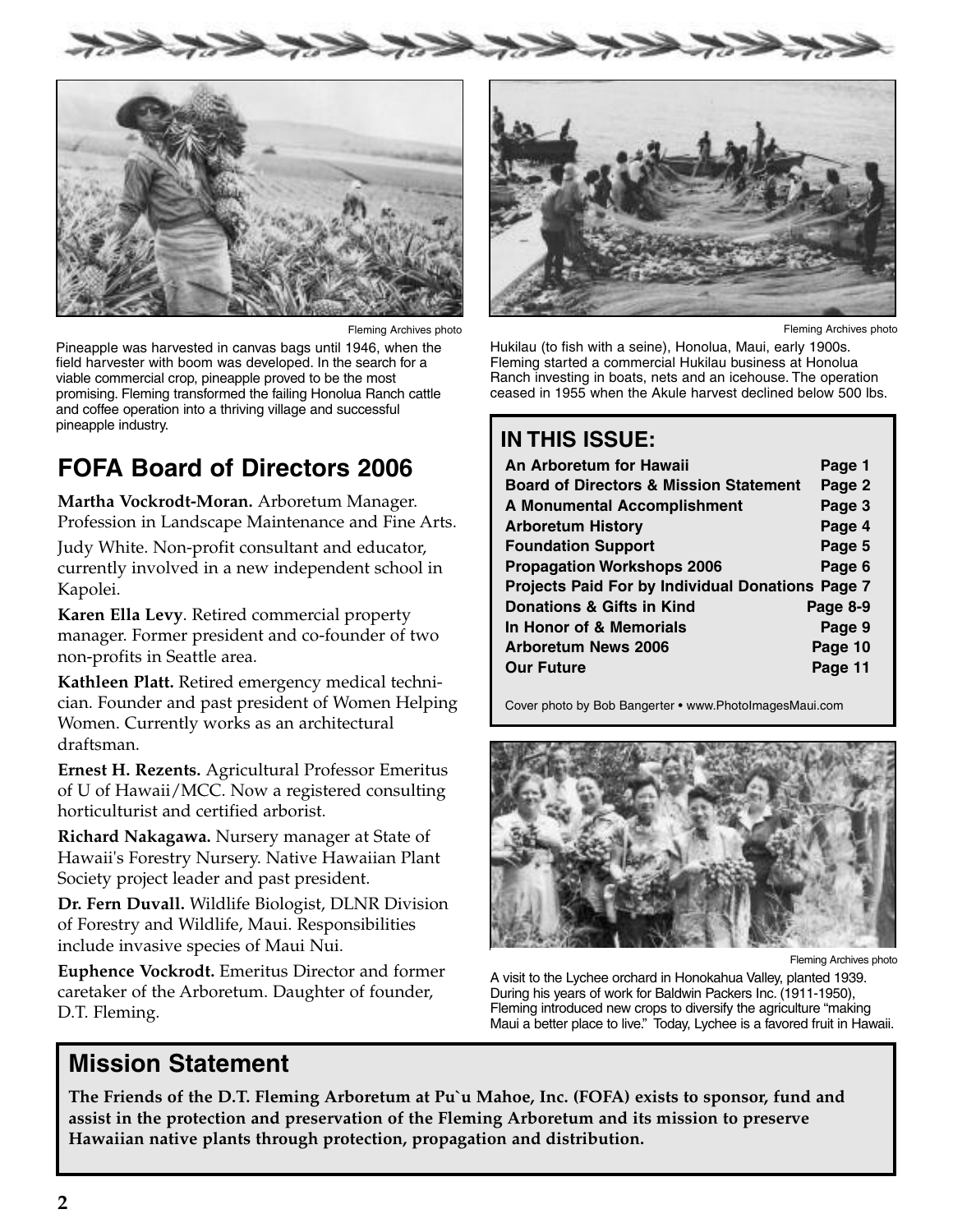

## **A Monumental Accomplishment for Hawaii . . .**

### **The First Propagation and Outplanting of the Rare Alani**

Currently there are only two mature Alani (*Melicope knudsenii*) in existence. One grows wild in Maui's Auwahi Forest; the other grows at Pu`u Mahoe in the D.T. Fleming Arboretum. The Pu`u Mahoe Alani is the only one that has produced viable seeds. Both trees are in decline. Time is critical.

In 2004, the first two Alani seedlings were planted in the Fleming Arboretum.

In 2005, after successful propagation by diligent nurseries, eight young Alani seedlings were outplanted into Auwahi, their home of origin.

A total of 35 seedlings have been distributed for outplanting on Maui, Oahu, and the Big Island.

"This is our final chance to save these strands of DNA or they are gone forever," says research biologist Art Medeiros.

### **Last Fertile Tree Breeding Hope**

### **Excerpts from Sustainable Agriculture - January, 2006**

By VALERIE MONSON, The Maui News

It's a story rare for Hawaii, where hundreds of native species have vanished from the landscape over the generations, never to return again, wiped out by hordes of invasive newcomers that smother, strangle or simply overtake them. The last 30 years, there were fears that the same sad destiny lay in store for the proud Alani, a tree with clusters of ivory flowers and long leathery leaves that when crushed, produced a sweet oil used to scent kapa.

The results have impressed those who for years, have been leading the often futile battle to preserve endangered species.

"It's an amazing thing they did in saving that plant," marvels Rene Sylva, known on Maui as the 'Kumu' of native plants. "We were down to one plant and now it's coming back. This is such good news."



With the help of Ernest Rezents, consulting horticulturalist and certified arborist, the Pu`u Mahoe Alani has produced viable seed.

Unlocking the secret to the Alani remains in its early stages. Seeds have been sent to nurseries and research facilities all over Hawaii, as well as the University of Kentucky and the U.S. Department of Agriculture's Natural Seed Storage Lab in Colorado. FOFA receives constant updates from the growers and scientists, filing their reports on FOFA's website, www.flemingarboretum.org.



Anna Palomino shows off five Alani seedling propagated at Ho`olawa Farms, to be outplanted into a 20-acre enclosure in Auwahi this winter. two mature Alani in existence.



Ailene Yeh of the HI Agriculture Research Center in Hilo delivered nine Alani seedlings to Maui in 2006, propagated at her nursery. Some of these seedlings are being used as root stock for grafting research to create young trees of the only



Auwahi Reforestation Group photo Alani seeds with beetle damage challenges propagation efforts.



Auwahi Reforestation Group photo First outplanting of Alani seedlings into Auwahi 2005. Reforestation continues using Alani, Holei, and Ohe from Fleming Arboretum seed.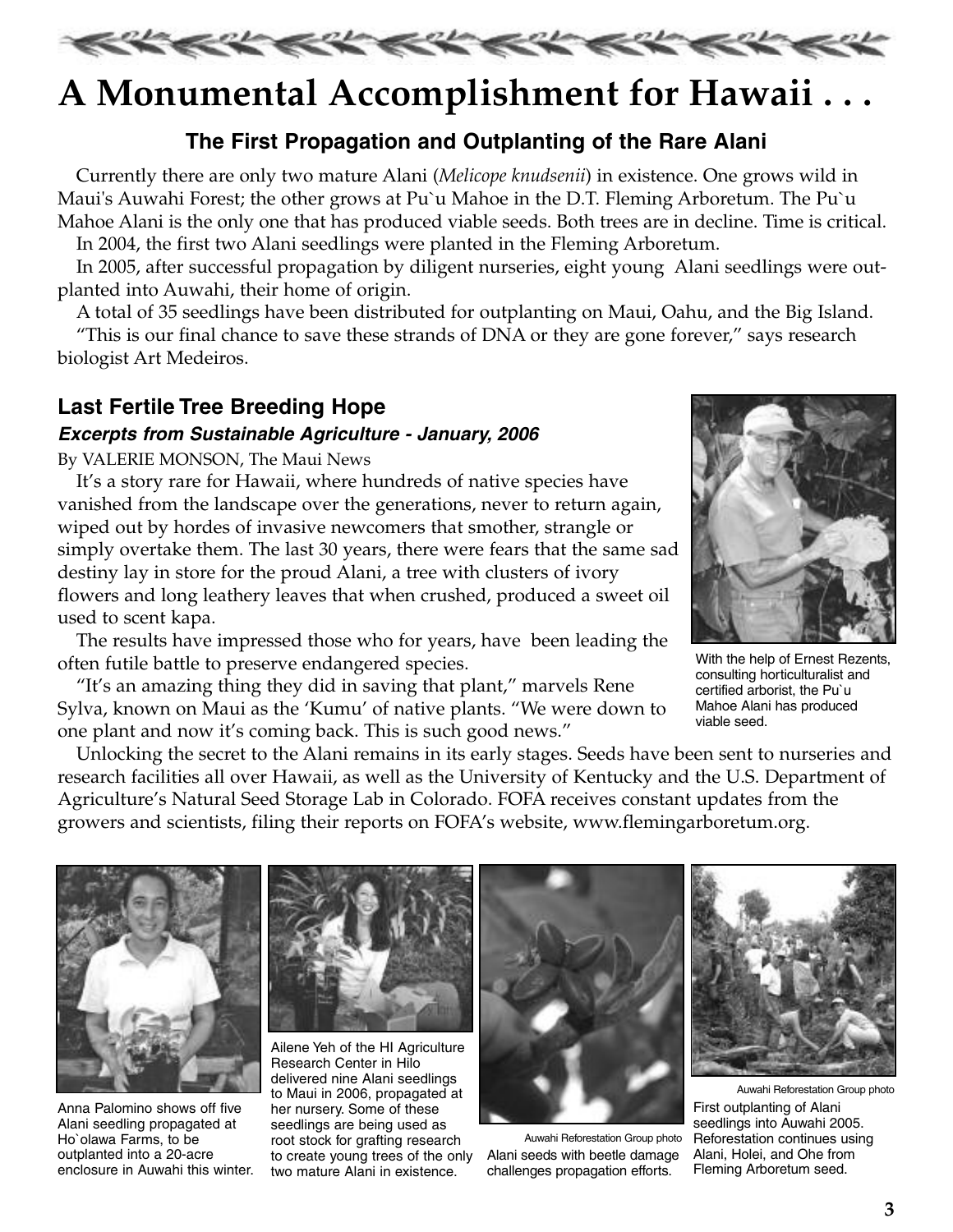



Fleming Archives photo David Thomas Fleming, 1881-1955. "A man of vision and action who dedicated his life to the people of Maui and of all Hawaii."

## **Arboretum History . . .**

Excerpts from David T. Fleming, Man of Vision and Action, by Mary Ellsperth Fleming.

The great opportunity and challenge of his business career came to David in 1911 when he became manager of Honolua Ranch, the Baldwin estate in West Maui.

Almost overnight, an agricultural industry boomed. Side crops of watermelon, mango, jackfruit and aloe were planted for study into varieties, soils, climates, and methods of cultivation. The most successful crop was pineapple.

Sandalwood, Koa and Teak were planted on the mountainside, with varieties of indigenous trees, which were dying out. In a single decade, a fairly barren cattle ranch was turned into a cosmopolitan community, today known as Kapalua.

David made many trips to strange and beautiful places in foreign lands searching for new and exotic plants to bring back with him to perhaps contribute to our pleasure or economy.

David always came home more and more intent on exploring unfrequented parts of our island. For him the barren slopes of Haleakala had an irresistible fascination, as also did the luxuriantly tropical valleys of West Maui.

Witnessing the demise of native species, his wish for retirement was an Arboretum for preservation of these endangered species The noxious weed Pa`a Makani was spreading over the pasture lands of Ulupalakua Ranch. David introduced a parasite which killed the weed. Relieved to be rid of the pest, the Baldwins asked David to select for his own use a piece of land, the best he could find, for his nursery.

The site selected was a picturesque spot Pu`u Mahoe (twin craters) overlooking a magnificent view of the south side of the island. The two adjacent craters had been part of the primeval forest, which is dying, destroyed by the cattle and drought.

Fences, water pipes were installed, a cabin built, then came planting, watering and weeding.

Almost everything that was planted took root and grew. The success of this project earned for David the title of "Maui's genius of plants and soils."

## **2007**

In 1950, the D.T. Fleming Arboretum was a vision of David Fleming to save Hawaii's threatened species. Today, that vision is a reality.

The D.T. Fleming Arboretum at Pu`u Mahoe is Hawaii's oldest and largest native Arboretum. It protects 92 native plant species, 26 of which are rare or endangered. It is almost a complete collection of the Auwahi dryland forest species and a valuable seed bank for their preservation.



1950 - "Fences, water pipes were installed, a cabin built, then came planting, watering and weeding."

Fleming Archives photos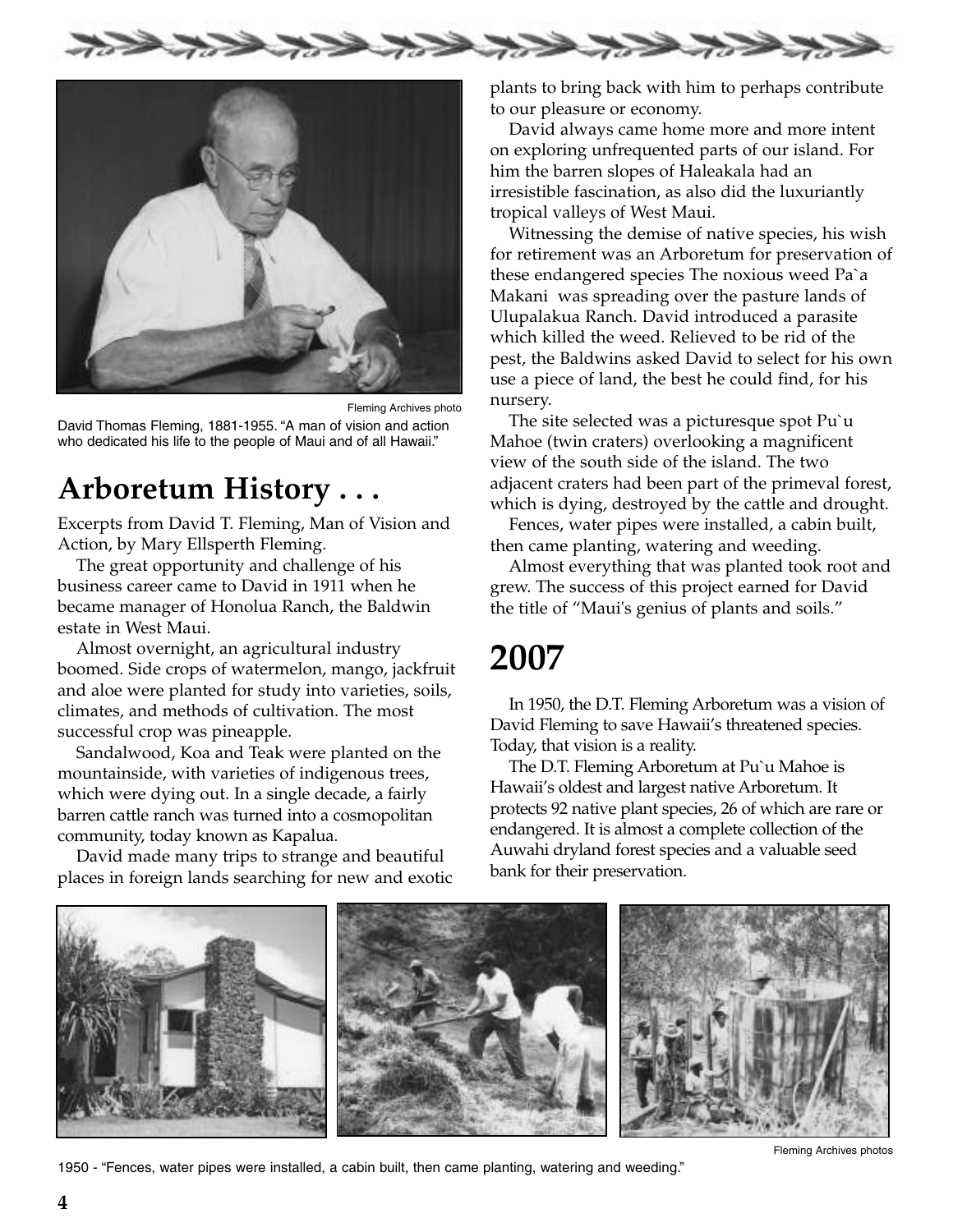

# **Foundation Support for Special Projects**

**Thanks to generous donations by individuals and foundations, the Arboretum will be strong into the future ... an Arboretum for Hawaii with unparalleled heritage.**



Preliminary drawing for the proposed Shed/Restroom/Garage/Classroom facility at Fleming Arboretum.

Drawing by Bud Tharpe

## **2006 Approved Grants**

– **"Project Site Mulch":** \$4,500 matching grant from Maui County Office of Economic Development. *FOFA seeks the remaining funds for this \$9,000 project. Project Site Mulch will transform invasive wattle trees at Pu`u Mahoe into wood-chip mulch, clearing area for native habitat restoration.*

– **Shed /Restroom Design and Permitting:** \$3,500 from Fred Baldwin Memorial Foundation.

– **Shed /Restroom Construction:** \$10,000 from Atherton Family Foundation; \$5,000 from Bank of Hawaii; \$2,500 from A&B Foundation. *FOFA seeks the remaining funding for this \$30,000 project.*

## **2006 Completed Grants**

– **Professional Instructors for Propagation Workshops 2006:** from Kaulunani Dept. of Forestry

– **Upgraded Irrigation System:** from Atherton Family Foundation.

– **Arboretum Inventory & Computer Database with Arboretum Map by Robert Hobdy:** from Fred Baldwin Memorial Foundation

**– "Project Mulch" - Mulch purchase and distribution:** from Atherton Family, Cooke, and A&B Foundations



Francisco and Antonio Diaz distribute mulch to 250 native trees in the seven-acre Fleming Arboretum.



John and Helene Steiner-Jackson supply Project Mulch with truckloads of rich composted wood chip mulch.

"Project Mulch" has been a dramatic boost to Arboretum health and our mission for the preservation of Maui's dryland species. We have worked hard for Arboretum health, constantly challenged by insects and nutrient deficiencies. Composted tree mulch, as naturally occurring in a native forest, was the missing ingredient. The positive results of an organic direction for the Arboretum had been confirmed. Composted mulch has replaced the need for chemical fertilizers. The need for herbicides and insecticides has been reduced. The Arboretum trees are vibrant with health. As the mulch breaks down, it will continue to benefit the Arboretum, providing slow release of natural nutrition to the trees. A stockpile of composted mulch is available for new outplantings and continued mulch distribution.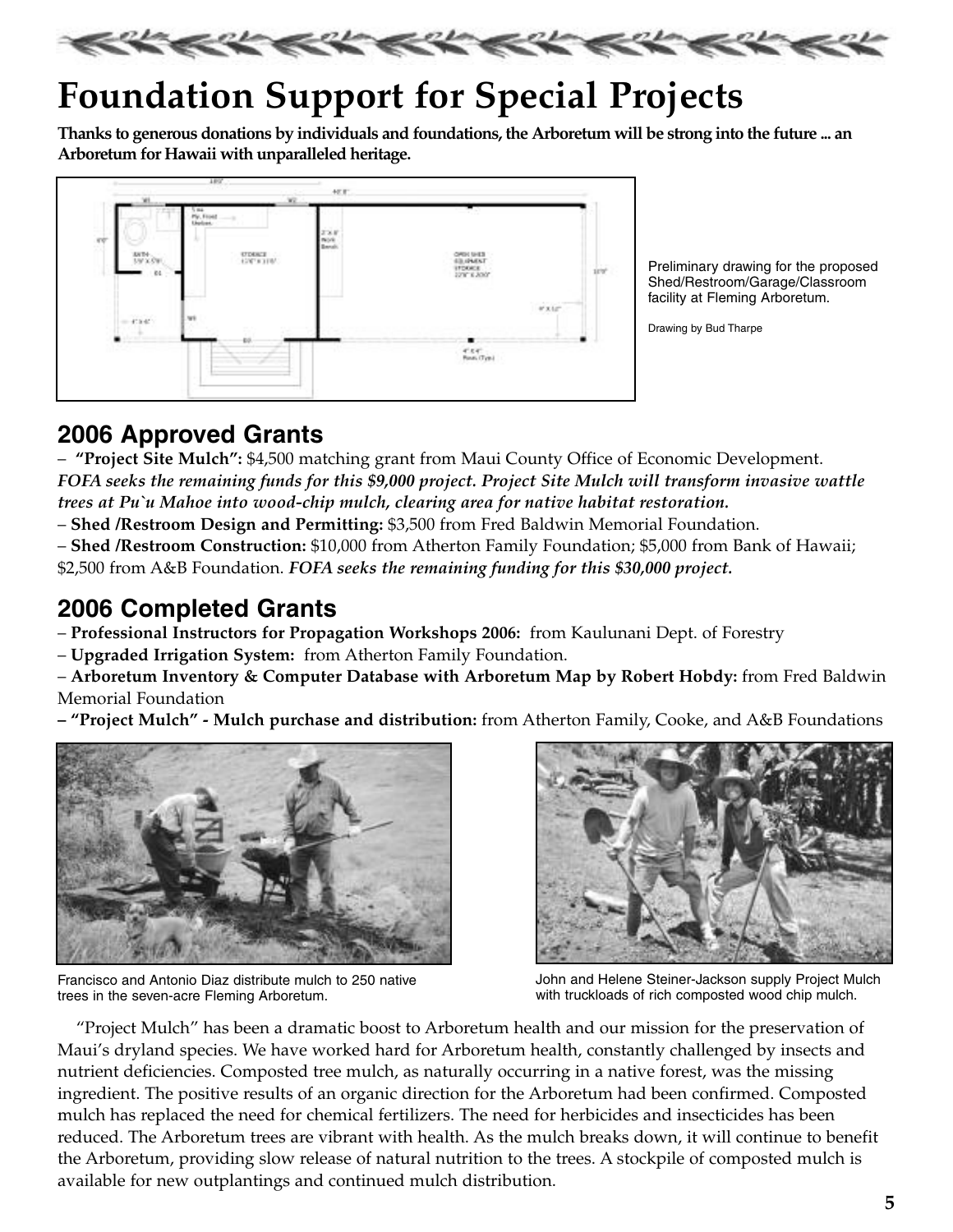

# **Propagation Workshops 2006**

**Annual propagation workshops include the community in preservation of Hawaii's native species. Airlayering and grafting skills are learned to encourage propagation and distribution of these species. The endangered** *Hibiscus hannerae* **and the most fragrant** *Hibiscus waimeae* **are propagated to be outplanted within the community. Propagation workshops fulfill FOFA's mission of preservation through protection, propagation and distribution.** 



**FOFA's 2006 Propagation Workshops included students from Maui Master Gardeners, Nature Conservancy, Maui Nui Botanical Gardens, and Haleakala National Park.**



Budding students of Maui Master Gardeners gather around instructors Richard Nakagawa and Terry Nutt.



Richard shows first step in airlayering: to cut a slit below a node. Roots will form from the node. The second slit is cut at a distance twice the diameter of the branch below the first slit.<br>Bark between the slits is removed.



Judy Daggenhardt has selected a branch of at least 45 degrees, so roots will grow down the stem. If the angle is greater, gravity will cause roots to grow up the stem. Students search for a young, actively growing branch, ideally a terminal branch.



Ann Carter cleans the slippery cambium from the cut with a textured rag. If any cambium remains, the tree may heal the cut rather than form roots.



Rooting powder with fungicide is applied to the cut. A generous handful of sphagnum (soaked for at least a week), 1.5 inches thick, is applied to the prepared stem. It is important to achieve an air-tight wrap.



Doug McLeod shows off his completed airlayer. A tin foil square is wrapped around airlayer to create a dark environment for rooting. Hibiscus roots develop in two to three months.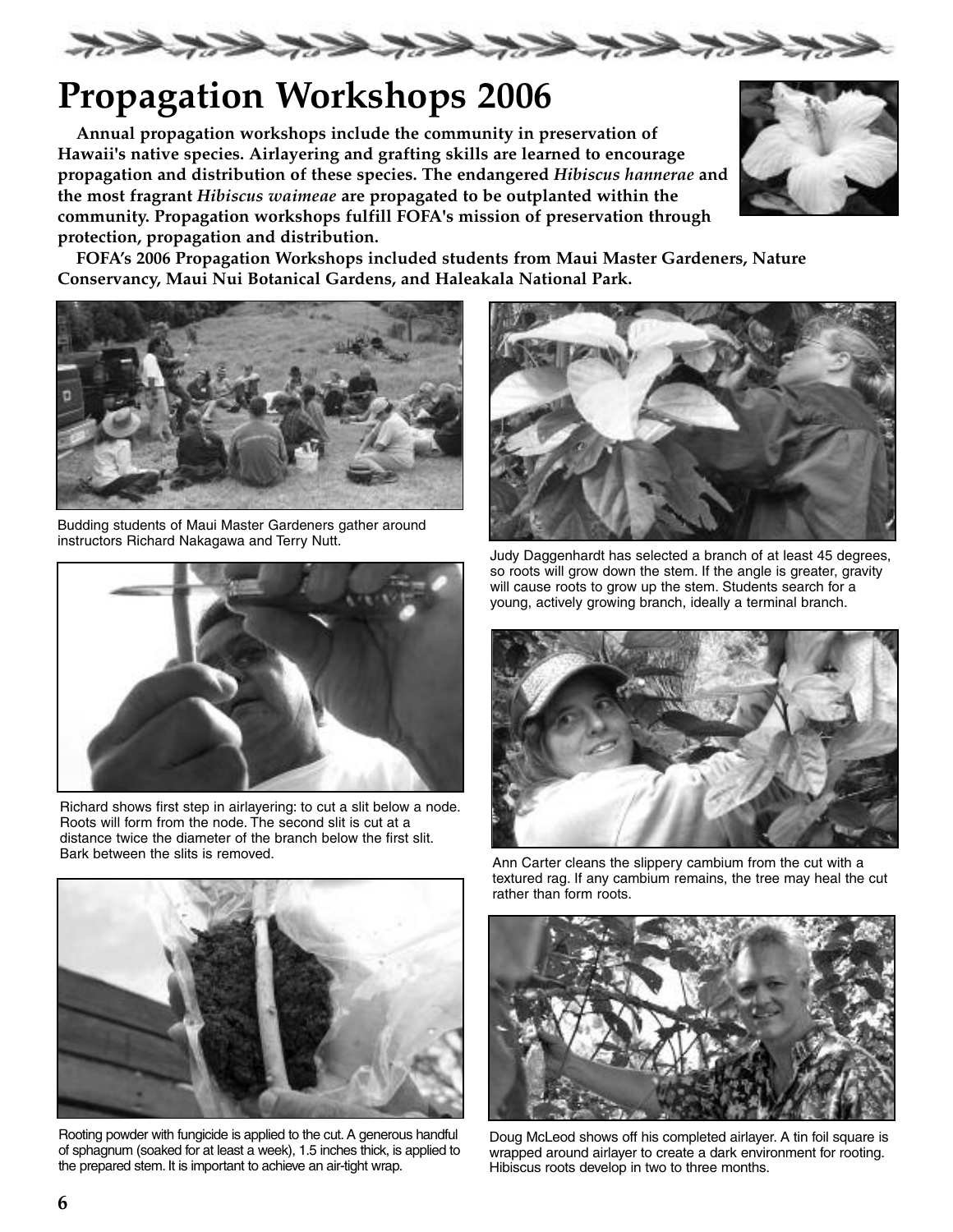

# **Projects Paid For With Individual Donations**

**Thanks to generous donations by individuals, FOFA has been able to support progressive projects in 2006, as well as Arboretum basic maintenance and FOFA's operating costs. The following are some of these projects.**



Antonio Diaz, Arboretum Antonio Diaz, Arboretum Cheryl Ambrozic, grant<br>maintenance. writer



writer.



Linda Pope, FOFA bookkeeper, professional in non-profit accounting.



'Ie'ie (Freycinetia arborea), propagated by Noah Judson at Orchids of Olinda nursery. FOFA is constantly acquiring plants in preparation for continued outplanting in 2007.



Hog wire aprons were installed along lower trail of Arboretum to keep out baby pigs. Fencing was installed by Terry Quisenberry and Henrick Lyons (Maggie Moran stand-in).

### **www.flemingarboretum.org**

The website www.flemingarboretum.org was created by donations in memory of Jack Vockrodt, who supported the Arboretum for 45 years, from 1957 to 2002. Ongoing updates are funded by individual donations and volunteer time.



Tai Domen of Ali'ilani Arborcare provides tree-care service at Arboretum. Tai is a Maui boy raised in Kaupo by well-known parents and owners of Kaupo Ranch Store, Linda and Manny Domen. Tai became a Certified Arborist in San Diego, CA. Maui is fortunate to have his quality of work.



With available funding, the Arboretum gets more care. Greg Patterson cleans up under a messy Hau tree.



Evidence of the Erythrina Gall Wasp was discovered at the Fleming Arboretum in January, 2006. Anna Palomino immediately responded at FOFA's request to inject the trees with Merit, a systemic insecticide. Anna has been contracted to provide this service to the Arboretum every 5 months. Above, Anna uses a special kit to inject the trees.



Mulch distribution is an ongoing job redressing trees, expanding their mulch circumference and top-dressing new outplantings with the rich compost. Mulch and initial distribution was financed by grants. Ongoing distribution is paid for by individual donations. Antonio Diaz distributes mulch throughout the Arboretum.



Terry Reim, webmaster and newsletter producer. FOFA's newsletters are filed in the Hawaii History section of the Univ. of Hawaii Library, Manoa Campus on Oahu.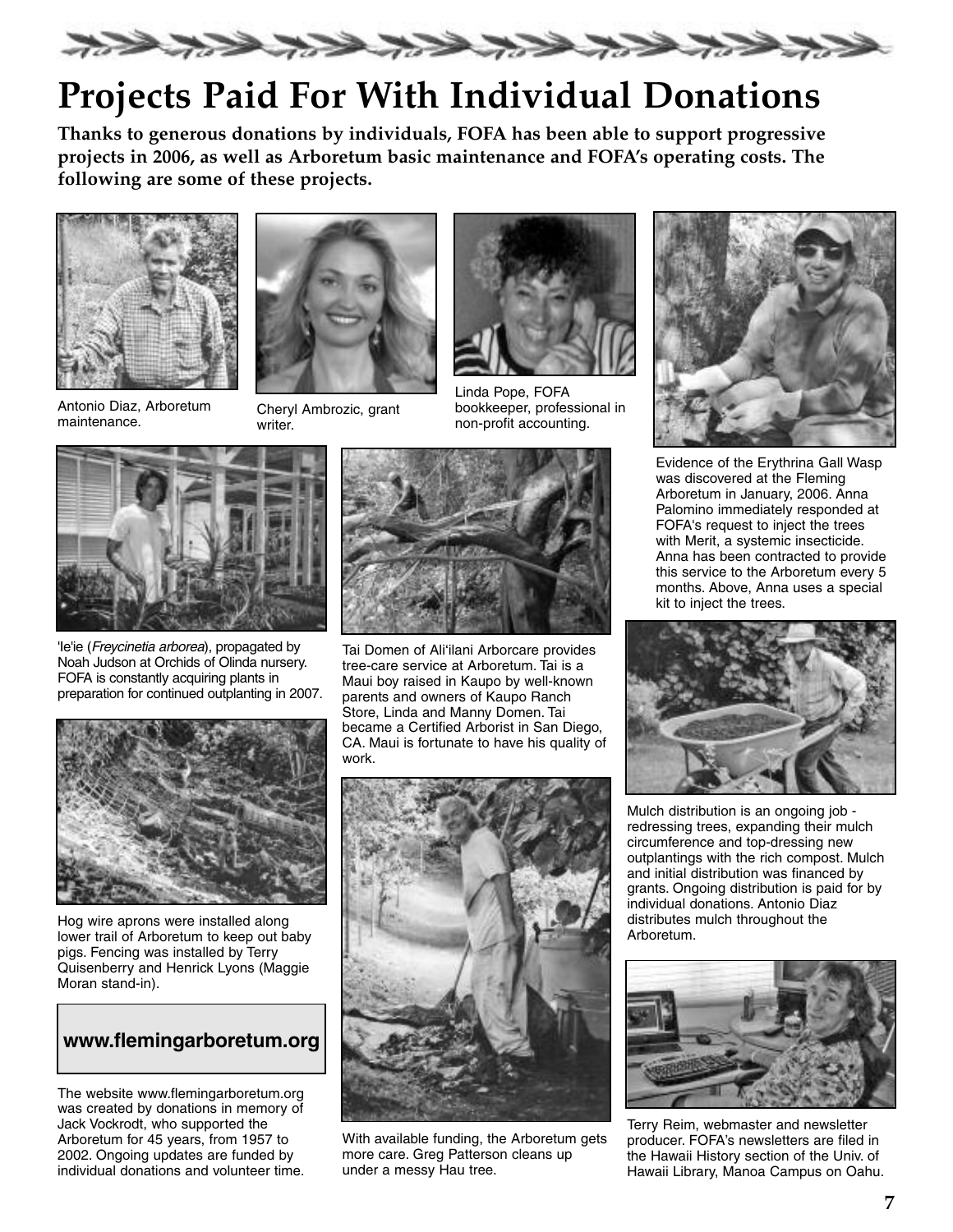

# **Donations & Gifts in Kind**

There has been overwhelming support for the D.T. Fleming Arboretum and its newly formed non-profit foundation. In acknowledgement and appreciation, FOFA would like to thank our donors for helping to support the Arboretum ... an Arboretum for Hawaii with botanical, cultural and historical significance.

Every bit of support is like a brick in a wall ... important to the whole structure, a long-lasting contribution. The benefits of donations are realized in perpetuity. As donors continue to contribute, their donation status rises to the next level. Donations since January 2006 are noted by stars next to donor names.

### **Monetary Donations**

#### **ALANI - \$5000 & Above**

A & B Foundation\* Atherton Family Foundation\* Bank of Hawaii\* Cooke Foundation\* Fred Baldwin Foundation\* Moran, David & Martha\* Pacific Equipment LLC Vockrodt, Jack & Euphence\*

#### **MEHAMEHAME - \$2500 to \$4999**

County of Maui\* Kaulunani Urban Forestry\* White, Dan & Judy\*

#### **LAMA - \$1000 to \$2499**

Fleming, Jim & Joanie\* Holley, Moira Hughes, Edmund & Patricia\* Levy, Karen\*

#### **`ILIAHI - \$500 to \$999**

Benhow, Eric and Melissa Camara, Karen\* Carter, Anne Coons, Fred & Mary Daniels, John & Michelle Steuremann Fleming, Barbara LoBianco, Jim & Mary Jo Mancini, Paul & Judy Maui Outdoor Circle\* Platt, Kathleen Rezents, Ernest & Aleene\* Shields, Rodney Shotts, Norman & Florence Vispassana Metta Foundation Wagner - Rixey, George & Randy Zussman, John & Patti\*

#### **`ALA`A - \$100 to \$499**

Allan, George & Janet Anderson, Jeanne Armstrong, John Bailey, John & Gordeene Baldwin, Helen Bangerter, Bob & Nida Bangerter, Kathy\* Barr, George & Rusty Beagle, Paul & Pam Bedell, Margaret Bisgard, Judy Bolte, Jim & Lorie Brown, Frank & Susan\* Brown, Will & Natale Chandler, Charlie & Linda Chenoweth, Art & Jane\* Conger, Rand & Erin Connell, Emmons & Mary D'alessandris, David & Carol\* Daequip - Dean Edwards Davis, Muffie\* De Mane, Rick & Rene Elsen, Katherine

Erickson, Becky\* Esty, Fred & Mary Fernandez, Barbara\* Fleming, Andrew Fleming, Bridget & David Fleming, John and Nancy Fleming, Leslie & Kevin Wilcock Fleming, Maggie Fleming, Robin\* Fleming, Sarah Gannon, Bunky & Ginger\* Gerner, Heinz & Margaret Goldstein, Steve & Fran Gonsalves, Dennis & Carol Grant, Paul\* Griffith, Carl Hartley, David & Shirley Haynes, James & Dorothy HI Community Foundation Higa, Julie M Hills, John Hixon, Murray Holley, Ray and Marian Horcajo, Bob & Tamara Jennings, Thomas & Virginia Jim Sanders Realty Inc Jones, Jim & Karen Judge, Jim & Lisa Judson, Dan - Orchids of Olinda Kaufman, Buzzy & Gayle Gordon Kermode, Harry & Millie Labb, Jerry & Cynthia Conrad Lane, Ed and Diane Leong, Edwin / M Leischner\* Linton, Mary Brooks Lyons, Sam & Camille Many Star, Alani Matsuoka, Gunichi & Bess Maui Assn of Landscape Professionals Maui Garden Club Maui Master Gardeners\* Maui Printing Co. Mauna Ala Hike Club Mc Carthy, Michael Mc Elfresh, Keith & Cheryl Mikolay, Paul & Joan Millikin, Jimmy Monroe, Cyrus & Jill Moriyasu, James & Monica Mueller-Fitch, Rik & Heather Native Plant Society Niess, Jim & Stephanie Austin Nutt Nurseries - Terry & Tammy\* Okumura, Kazuma Pefley, Gordon & BJ Porteus, Alice Pukalani Plant Co. - James Jones Purcell, Nancy\* Rea, Robert & Marsha Reavis, Wayne & Jacqueline Reeser, Don & Bunnie\* Reiswig, Leland & Lois\* Rice, Paul and Corrine Robb, Allan & Lundie Rockwell, Martin & Jo\*

Russell, Bill & Elizabeth Schenk, Doug & Cindy Schmidt, Richard & Cris\* Schneider, Don & Jayne Schwab, Tom & Michelle Scott, Adam & Mary Jane Seifert, Jean Seifert, Roger Shambaugh, David & Ingrid Shearman, Nancy Skyrman, Carl & Ingrid Slipp, Jane Sugar, Robert & Helen Tahl, Patric & Alison\* Tavares, James & Helen Taylor, Elizabeth (Betsy) Trafton, Bob & Jean Trail, Marilyn & Dale Paplham Tuell, Richard J Uhrich, Ann Warner, Cynthia Warren, Charlotte Watanabe, Vernroy (Rick) Weber, Cleves Wheeler, Bo & Marcie Wiese, Mimi Williams, Ed & Marlene Noble Wilson, William & Leona Zabriskie, Margaret\*

#### **WILIWILI - To \$99**

Adams, Shelly Apple-Gerry, Michale & Annalee Austin, Stephanie & Jim Neiss Babson, Ann Bailey, James & Roselle Barton, Sue Ellen\* Bily, Pat and Marcie\* Blake, Mimi Blodget, Rush & Margaret Brayton, Tom & Cris\* Burr, Shirley M\* Burton, Cathy Cameron, Kae Cameron, Wendy Chang, Dr Jocelyn Collins, Mark & Denyse Conger, Tom & Rici\* Conrad, Kurt & Judith Correll, Marty\* Cruikshank, Sally & Collen Darling, David Davenport, Catherine\* De Jetley, Alberta Dellaport, Jane Dickert, Dennis & Pricilla D'Orange, Alice Duey, John & Rose Marie Dunning, John & Doris Echazabal, Dianne & Jim Elliot, Marcia & Lew Mc Farland Fahscholtz, Thomas Fahsholtz, Chelsea Fell, Diane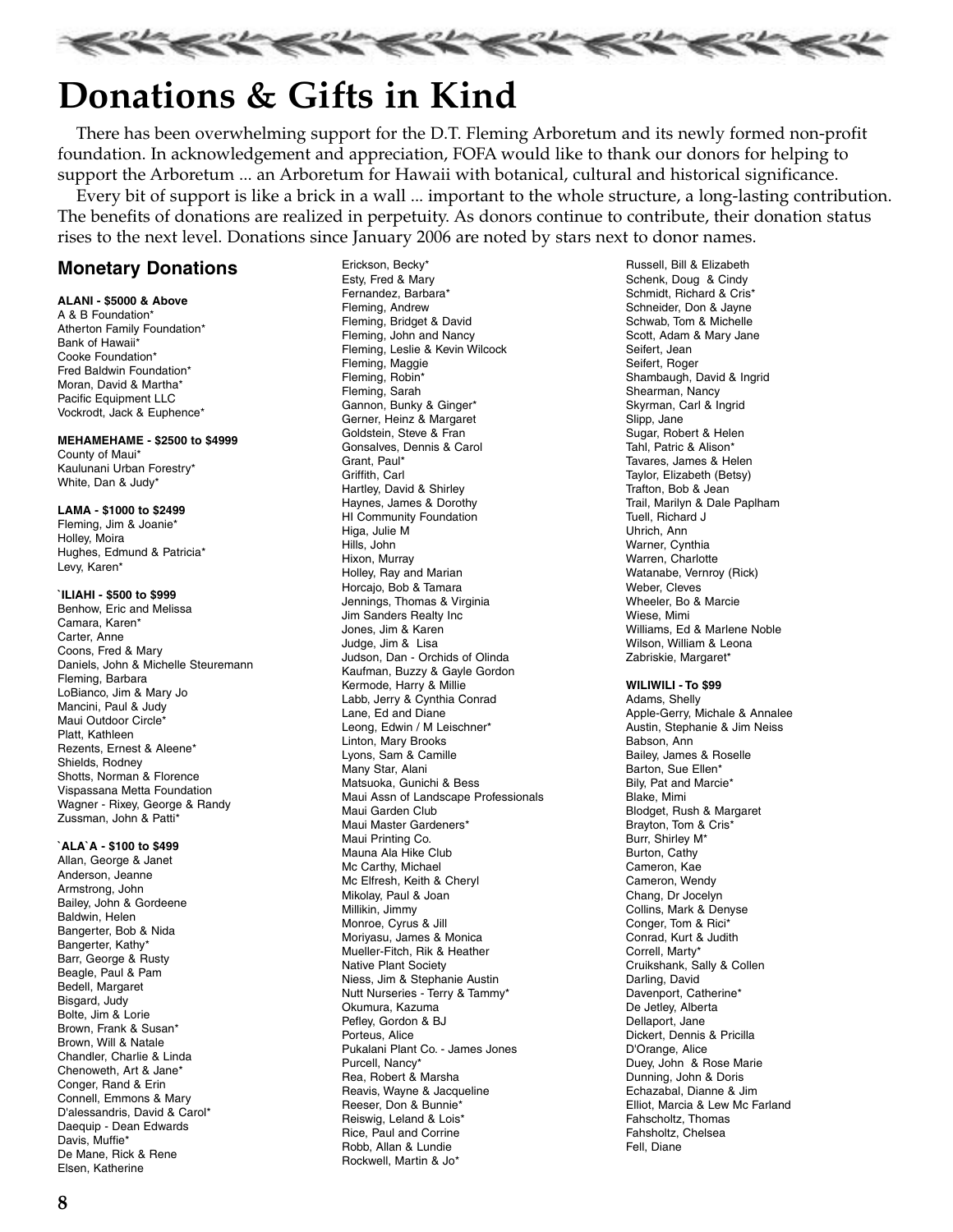

Finnie, Durlyn Fleming, John & Barbara\* Fortman, Joe & Sandy\* Frankel, Steve & Myla Furtado, Ben & Elsie Gambonini, George & Margaret Gammie, Gay Gardner, Carolyn Glen, Bruce Graydon, Don Grundhauser, Jeff & Debbie Harada, Hatsuye Hazen,Jack & Lorna HI Growers Products Holter, Lance Johnson, Ruth Kaia, Joloyce Kawahele, Margaret Kennedy, Anne Kidston, Caird Kikuta, Dwight & Lina Kimura, Lloyd & Jenny\* Kline, Hank & Barbara Knobel, Chuck & Lenore Kurzmack, James & Roni Leckie, Jackie & Larry Lily, Mary Lopes, John & Caroline Macknight, Jan Martin, James & Jacqueline Masters, Kamala & Steve Mayer, Dick & Rosily Mc Mahon, Scott & Ann Meany, Richard & Jo Ann\* Milovina, Tom & Wendy Montagne, Matt Morris, Corrine & Spenser Feldman Murphy, Laurel Murray, Joanne\* Murray, Lani\* Nelson, Dick & Eleanor Nelson, Monty & Pat Nelson, Norman & Linda Orr, David Osako, Warren & Susan Pacheco, Lois (Cookie) Parker, Hilary Paul, Tammi\* Plage, Rick\* Pollock, Robert & Klazine\* Potts, Norma Quinseberry, Terry & Cynthia Raymond, Lisa & Keope Rice, Martha - Ann Robeck, Ray & Judy Roberts, Janice Roberts, Mark Ryan, Bob & Pat Ryan, Donna Sawyer, Will & Kalima Sentinella, Mildred Shepherd, Glen & Shirley\* Shikatani, Gwen Sierra Club - Maui Group Sly, Stacey & Valerie Smith, Joan (Koana) St Denis, Roy & Pat St John, Skip & Linda Wish Stisher, Jackson & Ethelyn Susman, Steve Tamaribuchi, Kay & Lorraine Terada, Hatsue & Frank Treeter, Werner & Gertrud Treuhold, Charles & Fields, Faye Unger, George Up Country Electric Vail, John & Teresa Vainowski, Helga\* Vega, John

Ventura, Victor & Betty Wai Wai Nui Inc. Walholm, Tony & Kate\* Waldow, Neil & Elaine Wender, Elaine Wheeler, Leon & Barb\* Wilburn, Duke & Barbara Witthold, Flsa Woods, Frank Mrs Wordeman, Matt & Ann Yonkers, Dora Jane\*

#### **Gifts In Kind**

Ambrozic, Cheryl - Photography Branch Out Tree Service Bangerter, Bob - Photography - "Virtual Tour" - "Pu`u Mahoe Close Up" Cameron, Mazie - Maui News articles 1935, 1946 Davis, Muffie - Original Art DePont, Paige - Nature books Duvall, Fern - Plant Research Fleming, Barry & Family - Botany books Fleming, Jim & Joanie - Gardening tools Levy, Karen - Color Printer, and Answering Machine Monson, Val - News article Moran, David - Chainsaw & Tractor Work, Fenceline mowing Murdock, Bob & Noella - Fencing wire Nakagawa, Richard - Rare plant propagation Nutt, Terry - Propagation Workshop Instructor Quisenberry, Terry - Pig hunting Rezents, Ernest - Horticultural Consultations Ritchie, Michelle - Original Art White, Judy & Dan - 1991 Toyota Camry White, Judy - Nonprofit consultant & setup Printed by Maui Printing Company, Inc.

## 

# **In Honor of**

同

**Jim & Mary Jo LoBianco** of Kihei, Maui "For their strong support of FOFA" From Karen E. Levy



**Lee & Lois Reiswig**  of Kapalua, Maui "In appreciation of their generosity, hospitality and Aloha spirit." From John & Patti Zussman

20202020202020202020

# **In Memorium**



### **2006 Andrew Heaton Fleming 1963-2006**

"He loved many outdoor activities, including hiking, boating and biking. He was very meticulous in everything he did. Self-taught in plant identification, he used his knowledge to help create wonderful gardens on Thetis Island."

### **2005**

**J. Wilcox Brown**  "To Will with love With admiration & many happy memories"

**Marlin Monson "If dogs could be saints"**

### **2004**

**Ward and Barbara Fleming Mrs. Shizue Okumura Mrs. Pedro Mr. Jeffrey Alden Brumfield**

**Mr. Jack Edward Vockrodt** "Let his values … what is good, right and fair, His zest for life, his generosity, Be an inspiration"

### **2003 Mrs. Alice Fleming Mr. Zenjiro Higa Mrs. Vernie Elsen**

Michelle Steuermann-Daniels photo **Bob Bangerter photo** Bob Bangerter photo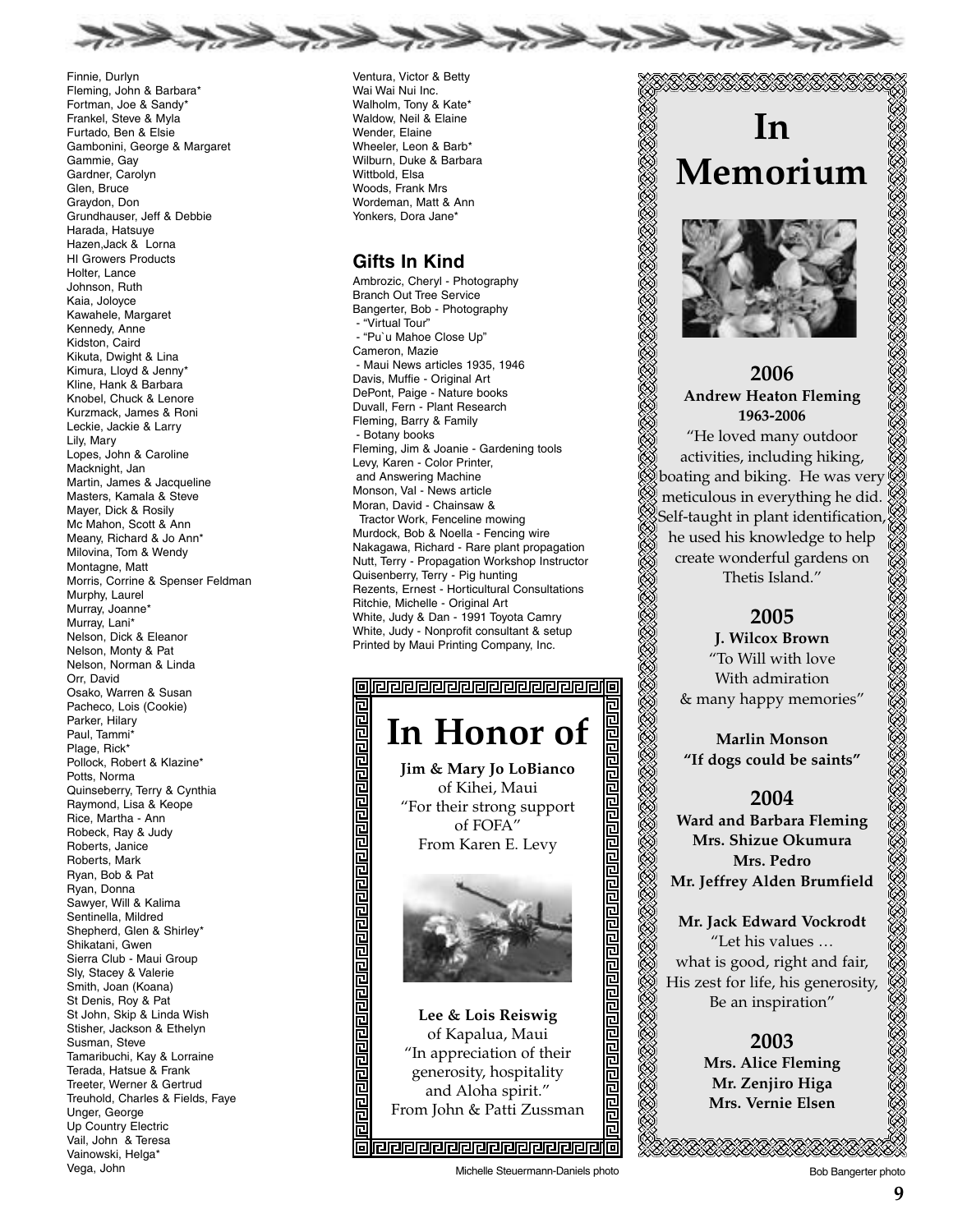

# **2006 News Highlight**

**August 2006 - Film about the D.T. Fleming Arboretum goes on National Tour.** In May, Elliot Cost won the Maui County Short Film/Documentary Award for his video "D.T. Fleming Arboretum." His winning entry represented Maui at the Sister Cities International Competition in Washington, DC. His video was selected as one of the 14 entries out of 85 international entries to be shown nationally. Elliot is a high school student at Seabury Hall on Maui, son of internationally known artist Curtis Cost. See our website to view this film.



**FOFA sponsors Native Plant Art Contest for Kamehameha High School students.** See FOFA's website for winning images.



"Naio - False Sandalwood"by Anuhea Aquino "Ma`o hauhele" by Micah Spencer





"Native Spanish Needle" by Briana Fujimoto



Rob Ratkowski photo

**Snake sightings in Fleming Arboretum.** The Island Blind Snake (Ramphotyphlops braminus), Hawaii's only land snake, was discovered in 1930, accidentally introduced from the Phillipines. This harmless, beneficial snake, the size of an earthworm, eats ants and termite pupae. Island Blind Snakes are all females, the only known parthenogenic snake, which means their eggs develop without fertilization. They are all either sisters, mothers or aunties.

**FOFA now recycles.** FOFA received a thoughtful and needed gift from Michelle Steuerman-Daniels of custommade recycle baskets. Preservation of our native species goes hand in hand with caring for the environment.





**Scruffie, a recent Maui Humane Society adoption, joins the Arboretum** Peacock Patrol. (L-R) Slim, Ope, Maggie, Scruffie.



**Euphence Fleming Vockrodt receives Volunteer of the** Year Award 2006. "Euphie," daughter of D.T. Fleming, and her late husband Jack Vockrodt, maintained the Arboretum for 45 years. She continues to care for the Arboretum every Friday. "Good enough is not good enough" for Euphie. She is a perfectionist in her work.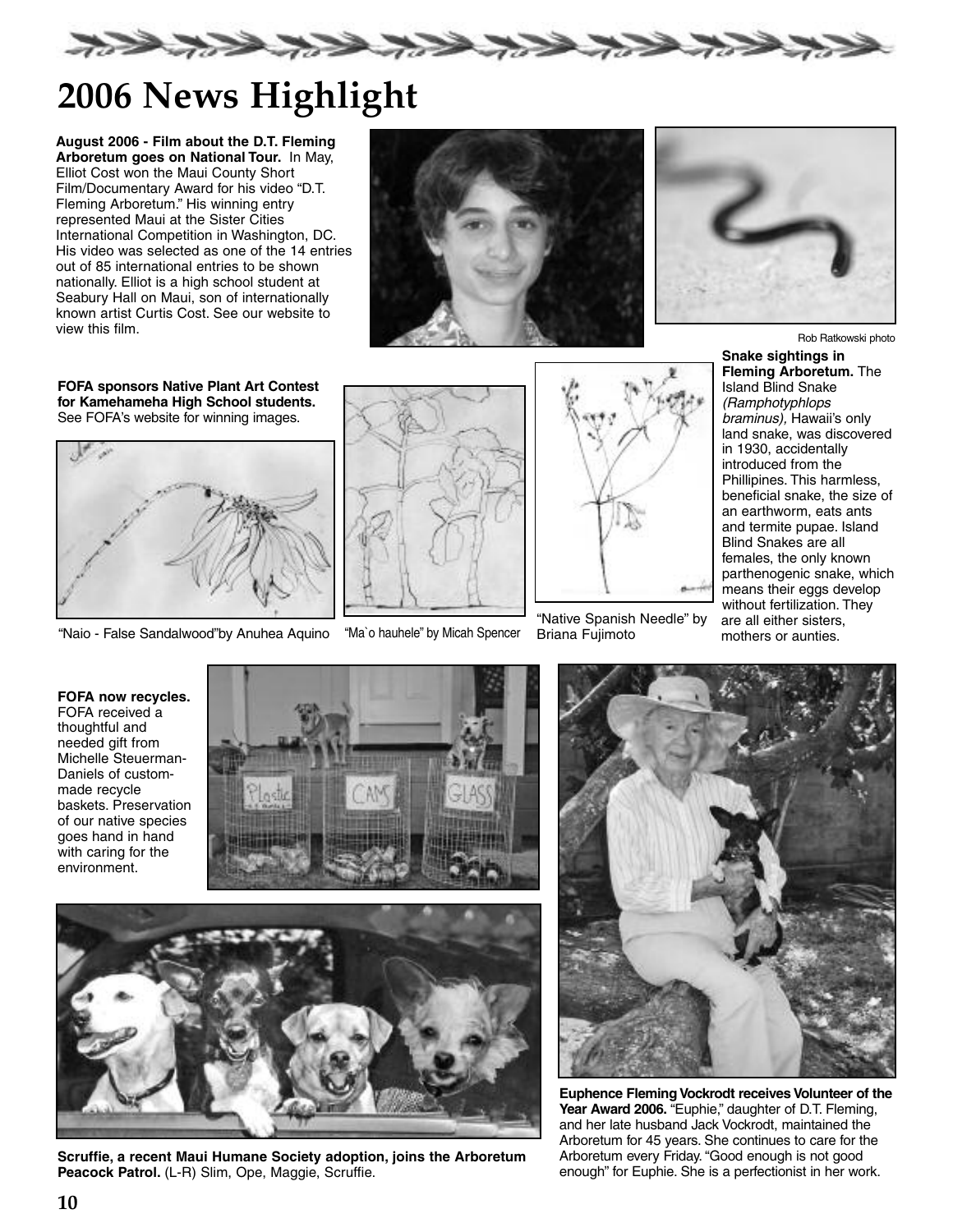

# **Our Future**



Kaunoa senior citizens assemble for a tour. D.T. Fleming was a community minded man who created an Arboretum with botanical, cultural and historical significance ... an Arboretum for Hawaii and its people.

## **Wish List 2007**

• Funding for monthly tour guide knowledgeable in botany and Hawaiian culture.

- Funding for Volunteer Work Day trainer/manager.
- Certified arborist/climber for pruning Arboretum's tall natives.

• Matching funds for "Project Site Mulch" to transform invasive wattle into nutritional, composted mulch, clearing more area for native reforestation.



The Fleming Arboretum is a classroom for Kamehameha School students with instruction by internationally known artist Robert Kushner (R). The day included a tour of the Arboretum learning cultural uses of Hawaii's native plants, then drawing them. The class was organized by Hui No`eau Visual Artrs Center and instruction paid for by a generous donation from the Laila Art Fund.

## **Vision for the Future**

To restore Pu`u Mahoe back to a native forest with natives competing with each other, rather than invasive, alien species… with upper- , middle- and lower-story dryland species amongst a carpet of native grasses and ground covers ... a habitat for native birds and insects ... a "vignette" of primitive Hawaii.



Wiliwili - planted 1952 at Fleming Arboretum. A new pest, the Erythrina Gall Wasp, is devastating Wiliwili throughout Hawaii. The Fleming Arboretum Wiliwili are given regular cambium injections of systemic insecticide, Merit. Their condition proves this treatment helps to subdue the wasp until a biological control is discovered.



Native Floral Arrangement from D.T. Fleming Arboretum. A tour of the Fleming Arboretum shares attractive combinations of native plants for landscaping, as well as flowers and foliage for floral arrangements and lei ... demonstrating a great potential for native flora in Hawaii's agriculture and tourist industry.



Auwahi Reforestation Group photo

Bob Cabin with an Alani seedling in Auwahi, December 2005. With the first germination and outplanting of one of our rarest trees, the Maui Alani, back into the Auwahi forest, we have taken the first step to save this species from extinction. Much work lies ahead before we call our efforts a success. What is a success is the momentum that has been created to continue this work.